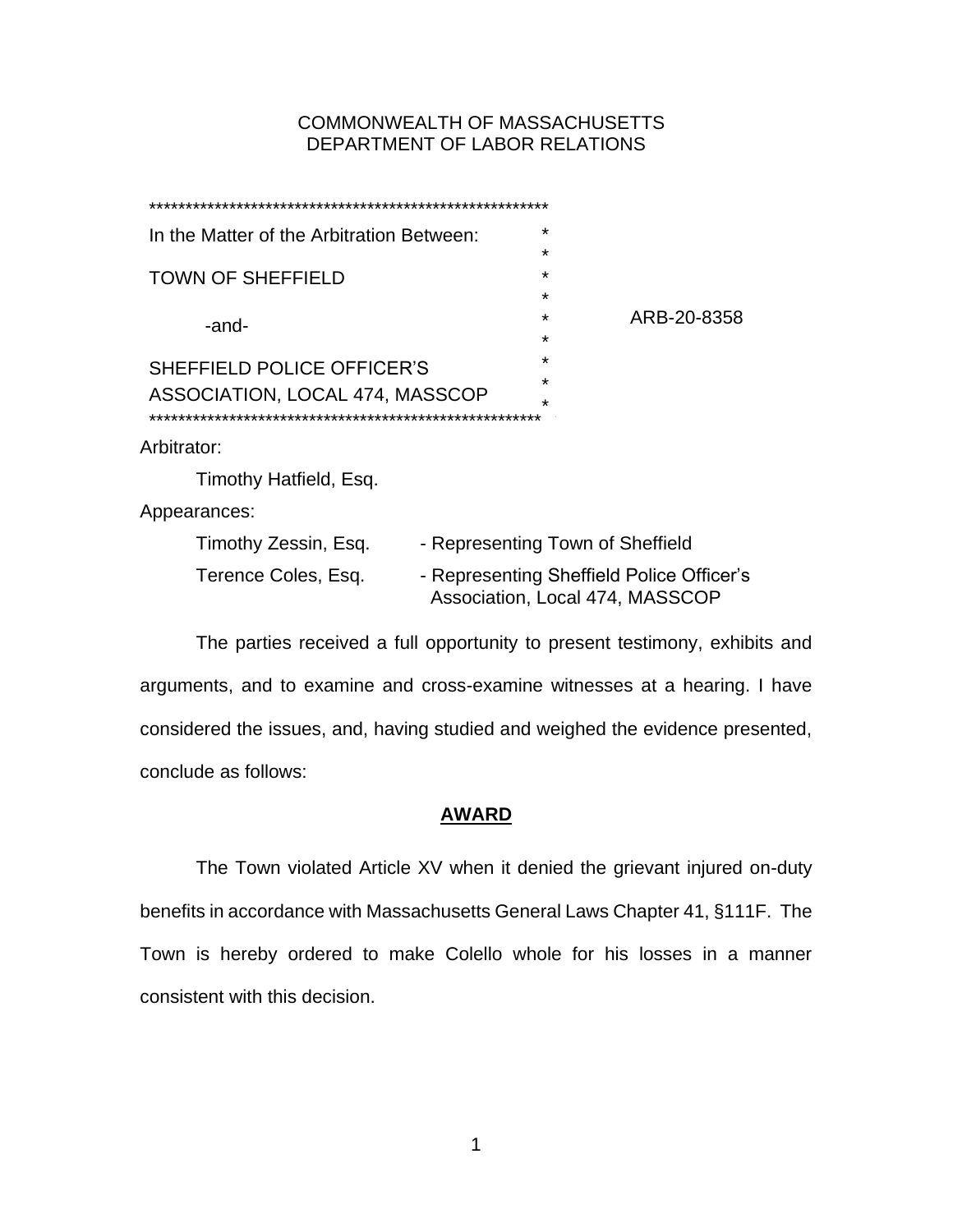Timothy Startford

Timothy Hatfield Arbitrator January 24, 2022

## **INTRODUCTION**

Sheffield Police Officer's Association, Local 474, MASSCOP (Union) filed a unilateral petition for Arbitration. Under the provisions of M.G.L. Chapter 23, Section 9P, the Department of Labor Relations (Department) appointed Timothy Hatfield, Esq. to act as a single neutral arbitrator with the full power of the Department. The undersigned Arbitrator conducted a virtual hearing via Web Ex on April 6, 2021.

The parties filed briefs on May 12, 2021, and filed additional evidence and responses on October 25, 2021, and November 3, 2021.

# **THE ISSUE**

Did the Town violate Article XV of the parties' collective bargaining agreement when it denied the grievant injured on-duty benefits in accordance with Massachusetts General Laws Chapter 41, §111F from July 2, 2020, to the present? If so, what shall be the remedy?

## **RELEVANT CONTRACT LANGUAGE**

The parties' collective bargaining agreement (Agreement) contains the following pertinent provisions:

## **ARTICLE XV, ADDITIONAL INSURANCE AND OTHER PROVISIONS (In Part)**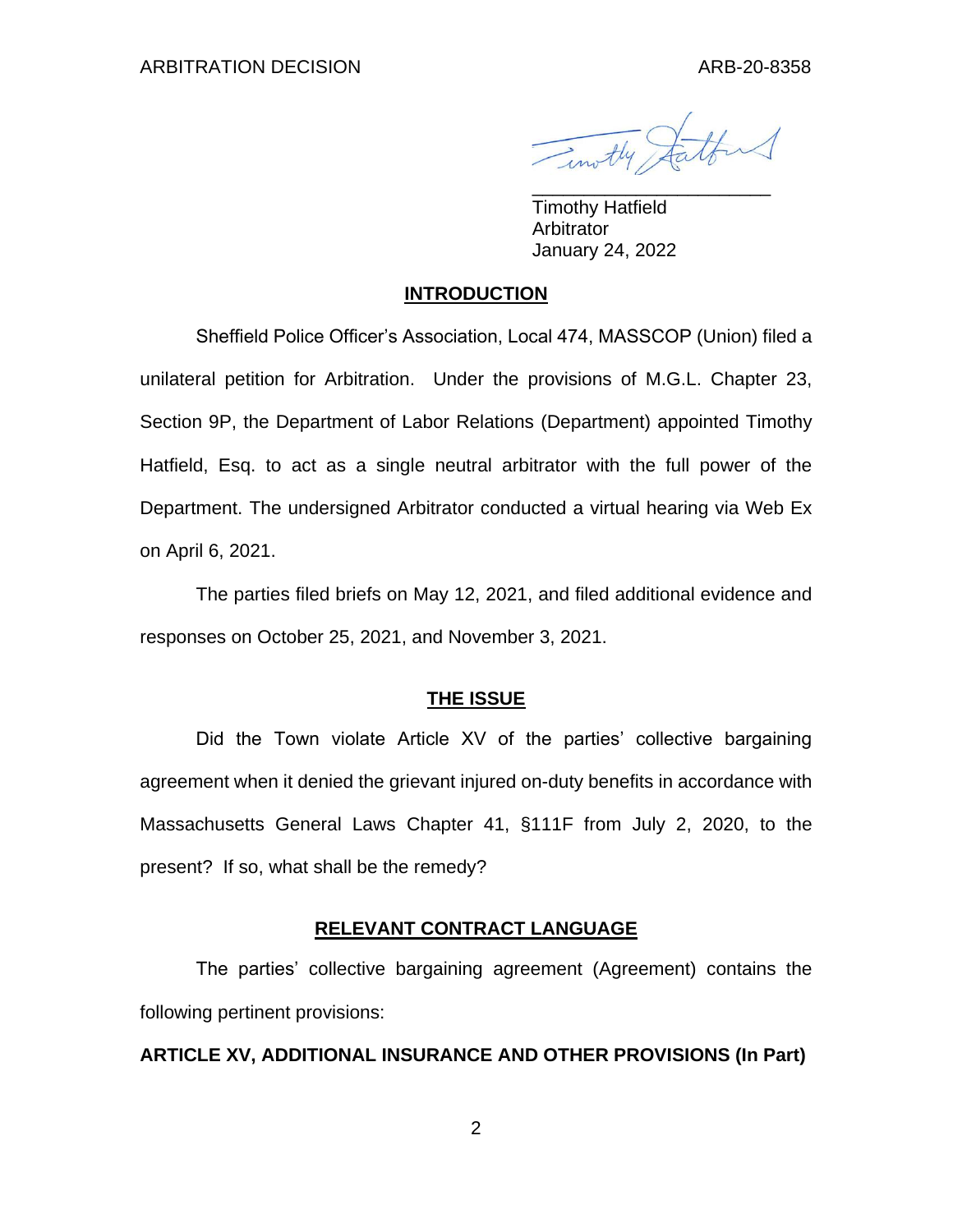The Town shall provide full-time police officers with Group Life Insurance amounting to Ten Thousand (\$10,000.00) Dollars' worth of coverage.

If a full-time police officer becomes unable to perform his/her assigned duties due to an injury or illness received as a result of his/her performance as a Sheffield Police Officer, he/she shall continue to receive full pay, provided that any compensation payable to the police officer for loss of pay under an insurance policy supplied by the Town shall be assigned to the Town. Injured on Duty Leave (I.O.D.) The Town will administer I.O.D. in accordance with the provisions of M.G.L. c. 41, s. 111F. …

# **RELEVANT MASSACHUSETTS GENERAL LAW**

# **Chapter 41, Section 111F (In Part)**

Whenever a police officer or fire fighter of a city, town, or fire or water district is incapacitated for duty because of injury sustained in the performance of his duty without fault of his own, or a police officer or fire fighter assigned to special duty by his superior officer, whether or not he is paid for such special duty by the city or town, is so incapacitated because of injuries so sustained, he shall be granted leave without loss of pay for the period of such incapacity; provided, that no such leave shall be granted for any period after such police officer or fire fighter has been retired or pensioned in accordance with law or for any period after a physician designated by the board or officer authorized to appoint police officers or fire fighters in such city, town or district determines that such incapacity no longer exists. All amounts payable under this section shall be paid at the same times and in the same manner as, and for all purposes shall be deemed to be, the regular compensation of such police officer or fire fighter. …

# **FACTS**

The Town of Sheffield (Town) and the Union are parties to a collective

bargaining agreement that was in effect at all relevant times to this arbitration.

Christopher Colello (Colello) was hired by the Town as a full-time police officer in

September 2018.

In April 2008, Colello was hired as a police officer by the City of Pittsfield.

On November 3, 2010, Colello was involved in an on the job shooting incident.

Responding to a domestic incident, Colello chased a suspect into a wooded area.

The suspect had doused himself in gasoline and was brandishing a knife. The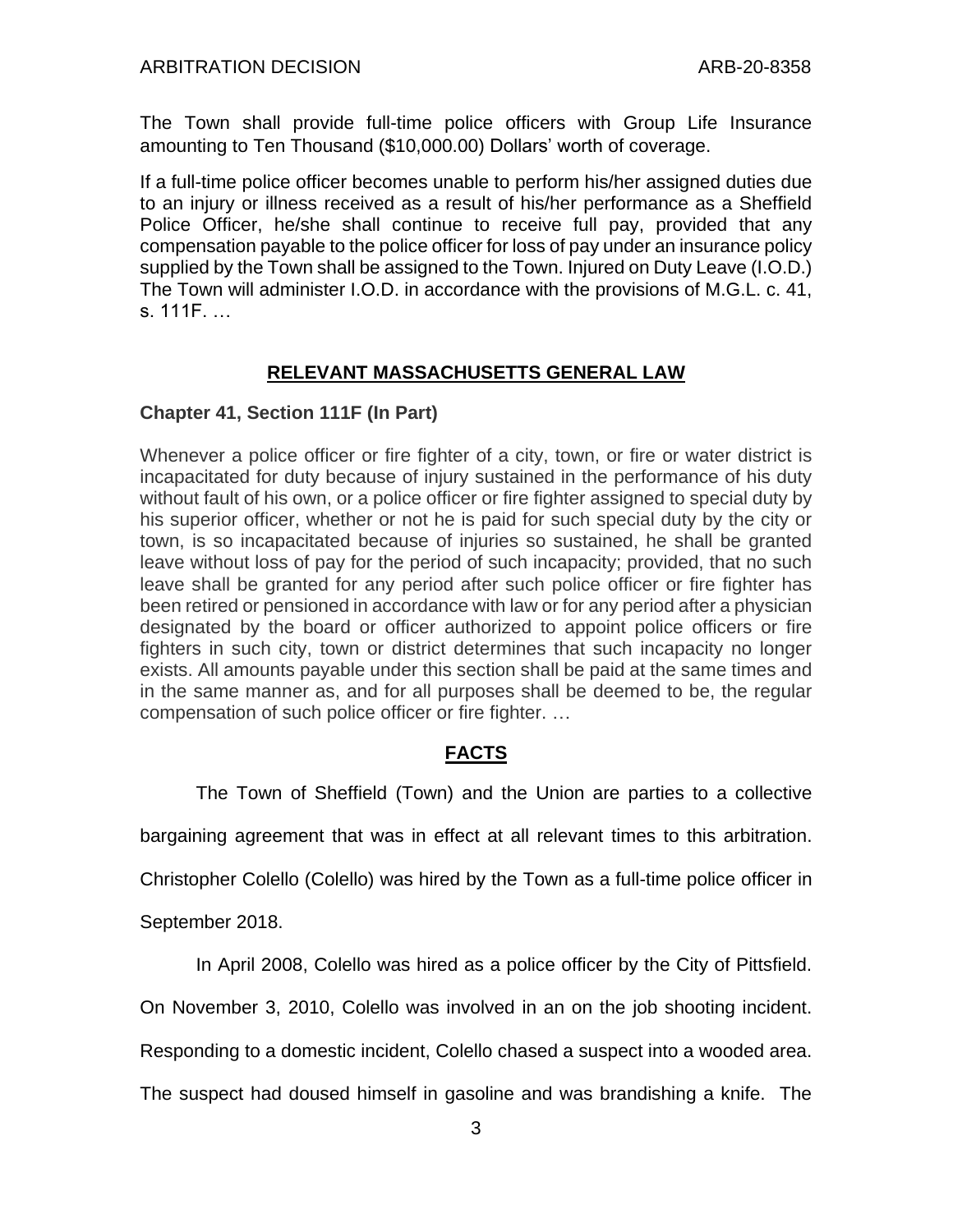suspect failed to comply with police commands and began walking towards officers in a threatening manner with a lighter and a knife. Colello shot the suspect. Colello was taken to the hospital for evaluation, cleared and released before heading home. An investigation into the shooting determined that Colello's use of force was appropriate, and he returned to full duty in early 2011.

Colello's psychological state began deteriorating after his return to full duty. He began suffering from depression, paranoia, and PTSD. He suffered nightmares, anxiety attacks, racing thoughts, and fits of rage prior to having suicidal thoughts in 2013. Colello began counseling in the summer of 2011 and was diagnosed with anxiety, severe depression and PTSD resulting from the November 3, 2010 shooting. Colello began taking medication to help with these psychological issues.

In June 2013, Colello's psychological condition deteriorated to the point that he was driving around looking for a place to commit suicide. His family and a Captain in the Pittsfield Police Department intervened and were able to convince him to go on injury leave and seek in-patient treatment for his mental health issues. The Pittsfield Police Department placed Colello on M.G.L. c. 41, §111F injury leave (§111F leave) until his Application for Accidental Disability Retirement was approved in April 2014.

Colello continued his psychological and medication treatment programs and in 2015, he felt that he had his PTSD and depression under control to the extent that he petitioned PERAC to return to work as a police officer. After evaluation, PERAC informed the Pittsfield Retirement Board on January 4, 2016, that Colello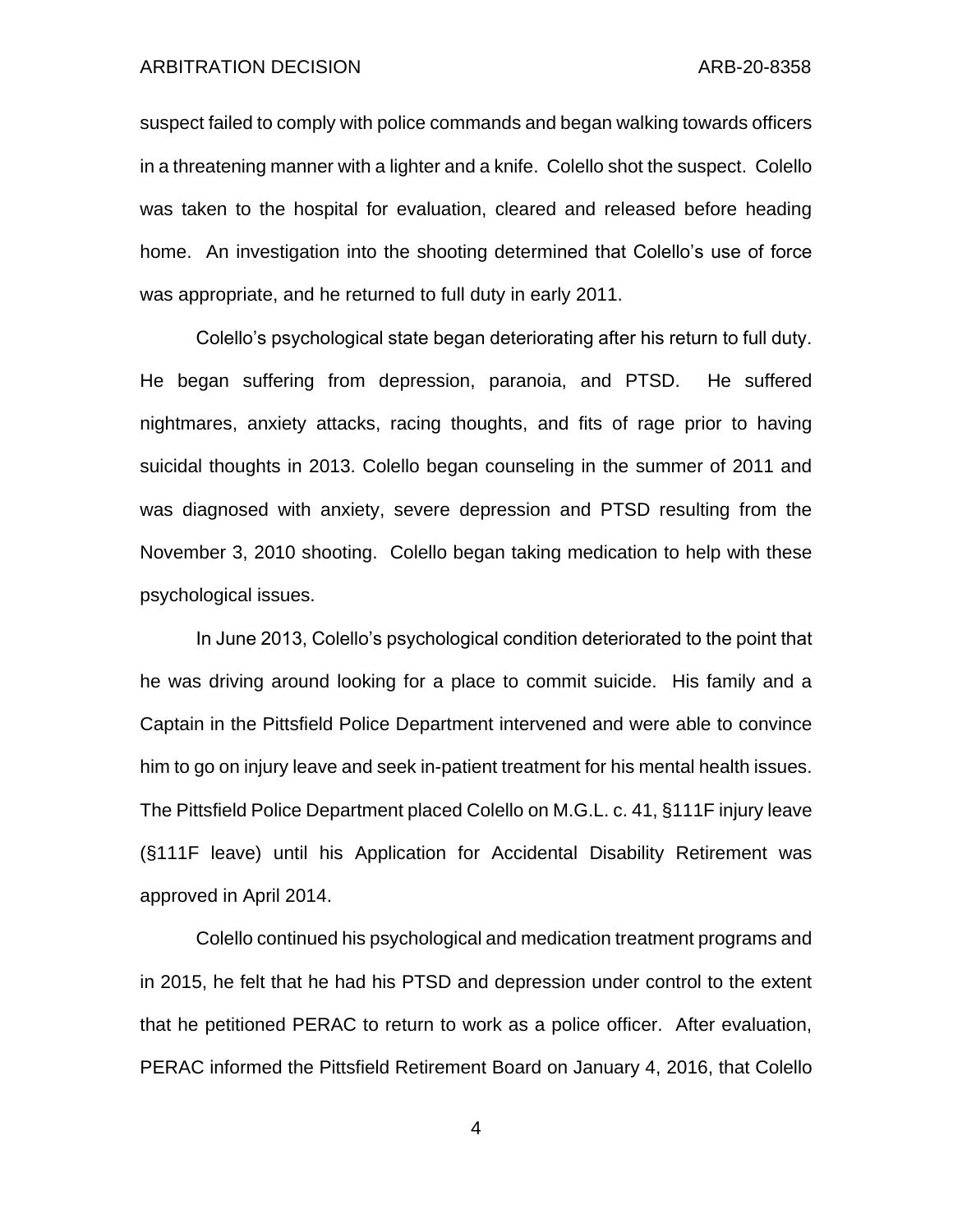should be reinstated. On February 28, 2016, Colello was reinstated to his position as a police officer in Pittsfield.

On September 1, 2017, Colello was finishing a detail assignment when he heard an urgent call for backup at a nearby location. Responding to the scene, Colello found two officers struggling with a man who had barricaded himself inside a residence. The responding officers had formed a perimeter around the residence when the individual exited the building brandishing a knife in a threatening manner and making threatening comments about his desire to die. The man began running towards the officers, and Colello responded by firing his weapon and killing the individual. The State Police and the Pittsfield Police Department investigated the shooting and concluded that Colello's use of force was appropriate, and he was cleared to return to work.

Upon returning to work, Colello began experiencing the same symptoms he experienced after the first shooting, including difficulty sleeping, nightmares, irritability, fear of not being able to do his job as a police officer, and a negative and potentially violative mood. He notified the Pittsfield Police Department that he was unable to work and was placed on §111F injury leave at which time he checked himself into a ten-day inpatient treatment program. After his discharge, Colello continued with treatment before being cleared to return to work in early 2018.

In mid-2018, Colello began exploring the idea of working for a smaller police department doing more community policing in a less stressful environment. In July 2018, Colello applied to the Sheffield Police Department. Colello was open about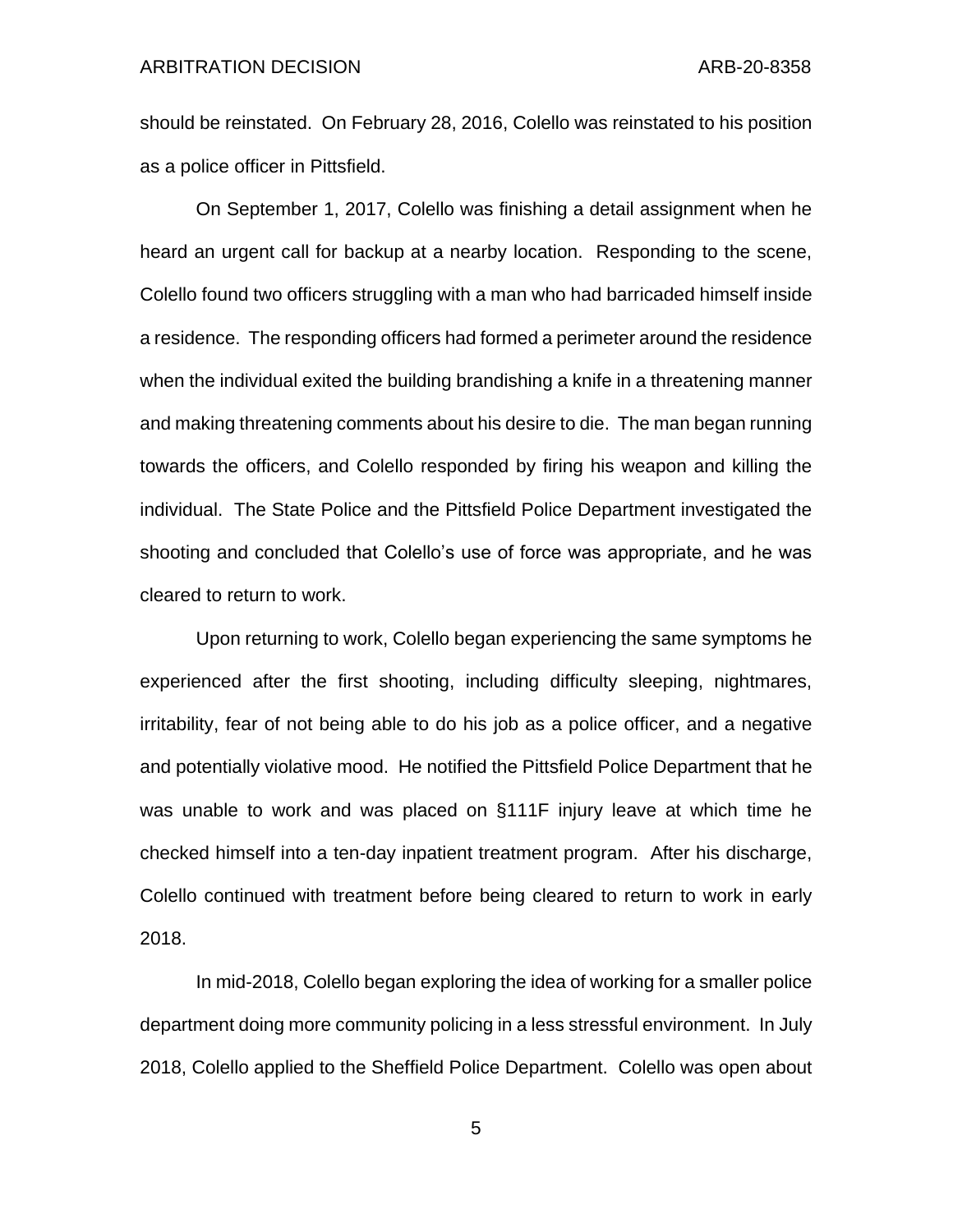his prior shooting incidents in 2010 and 2017, and the PTSD and depression that had followed those incidents. Sheffield Police Chief Eric Munson (Chief Munson), after meeting with Colello, reported the information to the Board of Selectmen prior to interviewing Colello for the position. During the interview the Board of Selectmen told Colello that they did not need to revisit the shooting incidents. Subsequently Colello was offered a conditional offer of employment subject to a background check and a review of his personnel file. On September 21, 2018, Colello began working as a Sheffield Police Officer assigned to the day shift.

After six months on the job, Colello applied for, and was promoted to, a sergeant position effective June 2, 2019. The sergeant's position was more time consuming than Colello anticipated with significant after-hours demands. One month after his promotion, Colello requested to revert back to his patrol officer position as he felt that he was not being fairly compensated for his extra responsibilities as a supervisor. In response, the Town agreed to pay him overtime for certain hours, including court time and holidays. Colello decided to remain in the sergeant's position.

On October 23, 2019, Colello responded to a noise disturbance call. Upon arriving at the property owned by Mr. Jordano (Jordano), Colello was met by Jordano who was operating a skid steer that had a log grabber attached to the front. Jordano was yelling at Colello and Officer Gonska to get off his property. Jordano refused commands to shut the machine off and continued to drive at Colello. Colello believed that Jordano was trying to run him over. Colello felt trapped because it was dark, there were logs piled up around him and the ground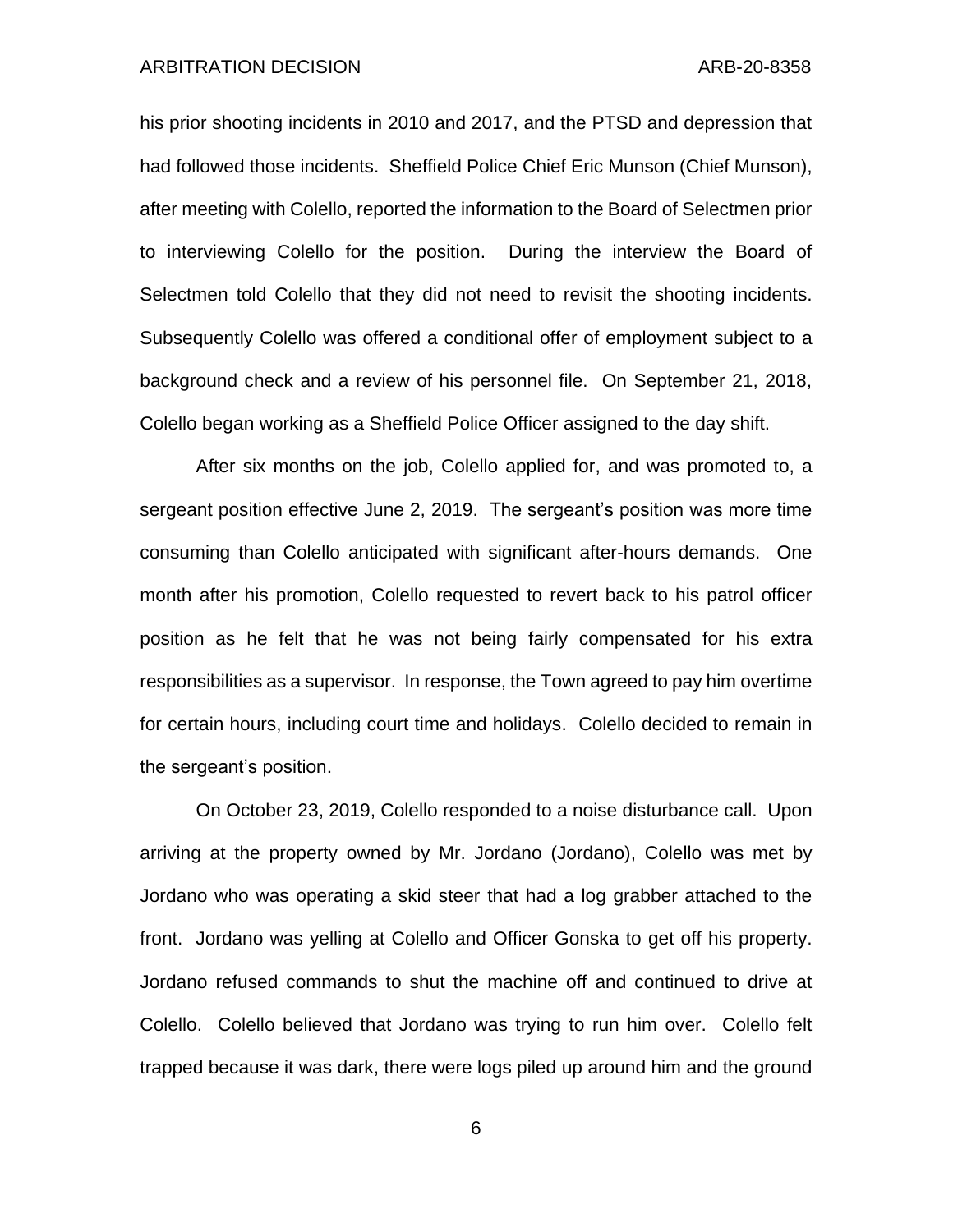was muddy and rutted. As Jordano moved closer, Colello drew his service weapon and pointed it at Jordano, believing that he would have to shoot him if he didn't stop before a certain point. Prior to reaching this point (about 15-20 feet away), Jordano finally shut off the machine and exited it and continued to argue with the officers before finally being convinced to leave the property. A cruiser cam video recording was only able to record a small portion of the encounter due to its location in the front of the property and lack of lighting. Colello returned to the station and completed a Summons Report and Personnel Narrative about the encounter. The narrative stated:

I could hear the loud engine noise and what sounded like large logs being moved coming from behind the trailer home on the property. The property was covered in large logs which were stacked throughout. The land was very muddy and covered in large tractor style tire tracks. I made my way to the back of the property where I could hear the noise coming from to speak with Mr. Jordano. As I got to the front of the house on the south side, I observed a skid steer come from the rear of the house. Mr. Jordano could be seen operating it. I am familiar with Mr. Jordano from previous dealings. Mr. Jordano yelled at me to get off his property. I told him to stop the machine and get out so that we could speak. Mr. Jordano ignored my commands and raised the log grabber mounted on the front of the skid steer and started to drive directly towards me. I could see inside the cab of the machine. Mr. Jordano had a 1000-yard stare in his eyes, and he looked extremely angry. I yelled at him to stop and identified myself multiple times as a police officer. Mr. Jordano ignored all commands and continued to drive straight towards me while yelling multiple times to get off his property. Fearing that Mr. Jordano was trying to run me over and attack me with the machine I looked for a place to retreat to. I was standing next to a large pile of logs and the ground was very muddy and uneven. I had nowhere to go. Fearing that Mr. Jordano may have killed me or seriously injured me I continued to give him commands to stop, turn the engine off and exit the machine. I drew my service weapon and pointed it at Mr. Jordano inside thew cab of the machine. Officer Gonska and I continued to give him commands and identify ourselves as the police multiple times.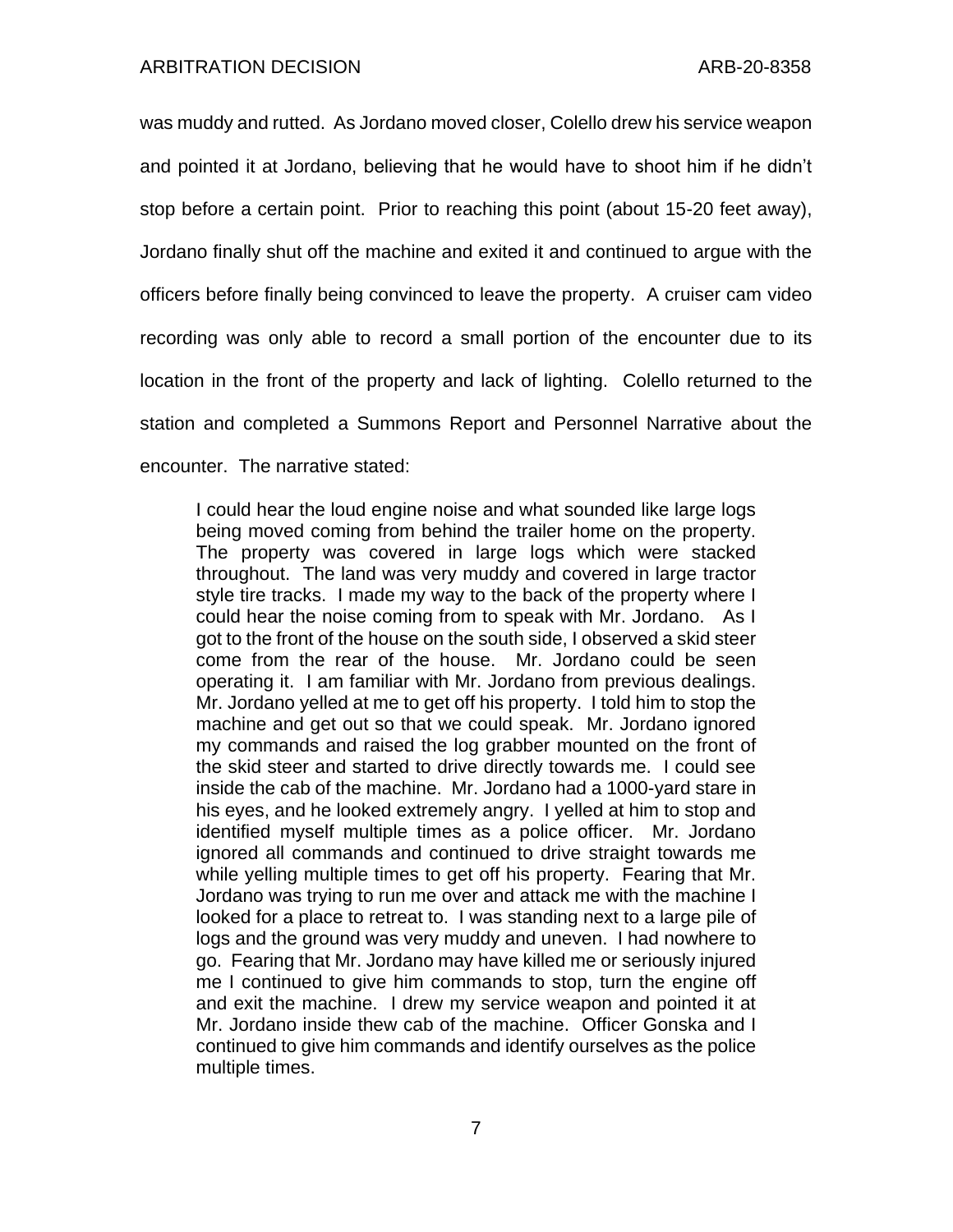Mr. Jordano finally stopped about 15 to 20 feet away from me. He continued to yell and subsequently parked the machine.

After the October 23, 2019 incident, Colello's PTSD and depression gradually returned. He began to experience increased irritability, depression, dissociative thoughts, and sleeplessness. By January 2020, Colello was again having suicidal thoughts. Colello's wife observed him increasingly irritable and angry, and he was frequently sullen and depressed. These bad days increased in January 2020, and she encouraged Colello to seek help, but he refused.

On February 10, 2020, Colello again sent a letter to Chief Munson about his unhappiness with the compensation for the sergeant's position and the obstacles he perceived to be hampering his ability to lead and supervise. In addition, he complained about being stuck on the night shift and stated that it was difficult for his children. He was also upset about not receiving a \$2000 increase that he believed he was promised. Upon receipt of this letter, Colello was allowed to revert back to his patrol officer position.

While reverting back to patrol eased some of the stress Colello was feeling, by April 2020 he came to the realization that he needed help to deal with the PTSD and depression. Colello struggled to find a therapist due to the COVID pandemic before finally reaching out to the Town's EAP program seeking assistance.

In June 2020, Colello decided he could no longer keep his struggles secret as his symptoms were getting worse and he was having suicidal thoughts. On July 2, 2020, Colello met with Chief Munson to inform him that the October 23, 2019 incident had brought back his PTSD and depression, and that he needed to go on §111F injury leave as he needed to get treatment. Afterwards, he provided the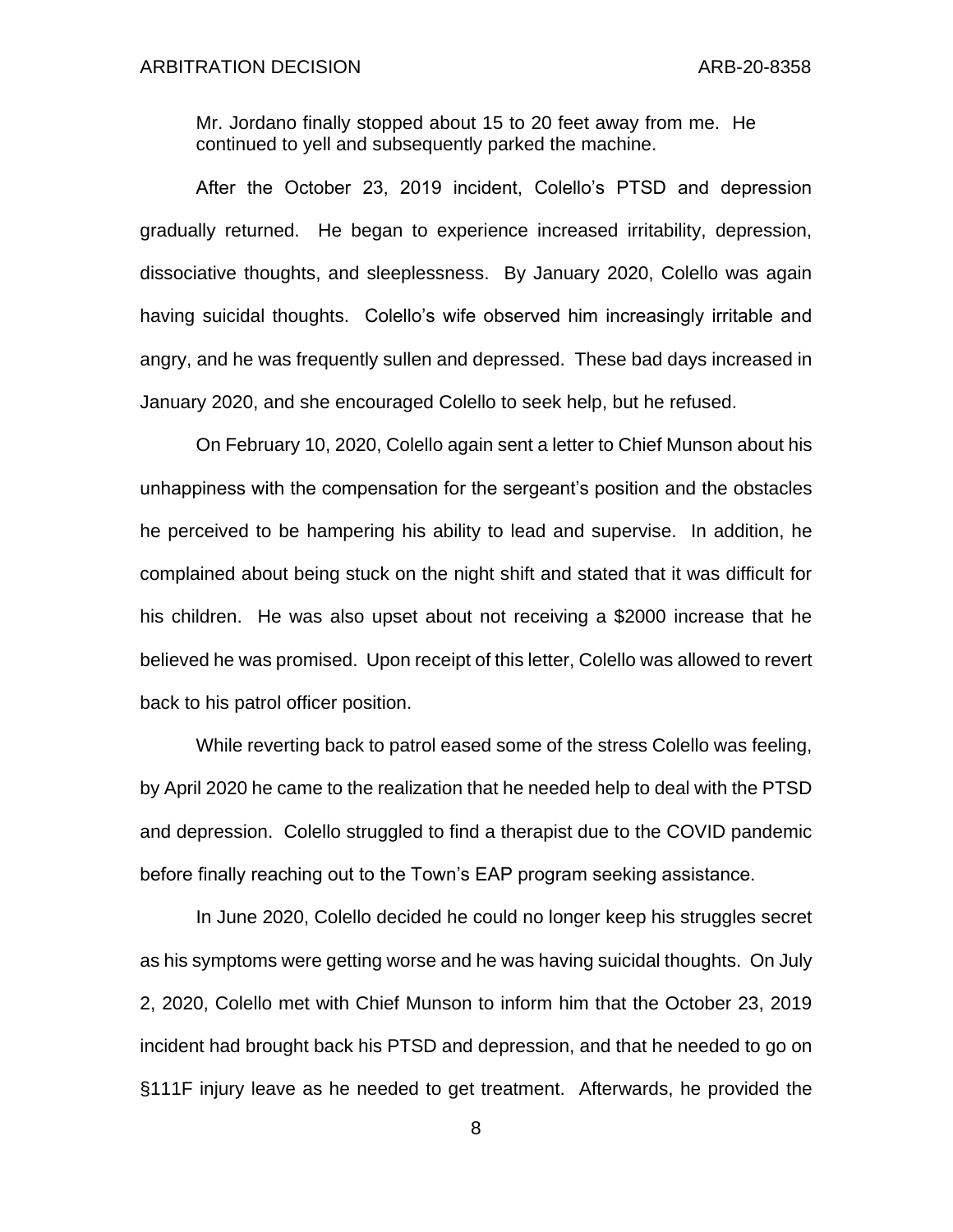Town with medical records dated July 7, 2020, July 10, 2020, and July 24, 2020, supporting his request. The Town was also in possession of his incident report from October 23, 2019.

On July 10, 2020, Colello was admitted to the LEADER program (Law Enforcement, Active Duty, Emergency Responder) at McLean Hospital in Belmont Massachusetts. On July 24, 2020, Colello provided the Town with a medical note from McLean hospital documenting that he had been admitted to the inpatient LEADER program for treatment of his PTSD and his discharge was tentatively planned for July 30, 2020. After his discharge from the inpatient LEADER program, Colello began receiving treatment in the outpatient LEADER program.

On August 13, 2020, the Board of Selectmen met to consider Colello's request for §111F benefits. On August 21, 2020, the Board denied Colello claim by stating:

It is undisputed that you continued to work after this [October 23, 2019] incident. At no point did you ever assert verbally or in writing that you suffered an injury as a result of the October 23, 2019 incident. Not until several weeks after you filed your claim on July 8, 2020 did you first mention the October 2019 incident as a purported cause for your disability. While the Town certainly appreciates that you are suffering from a mental health condition, there is simply no evidence that your present disability was sustained in the performance of your duty as a Sheffield Police Officer.

On November 24, 2020, Colello applied for Accidental Disability Retirement with the Berkshire County Retirement Board based on his work-related PTSD, depression, and anxiety. In support of his application, Beth Murphy, M.D. (Dr. Murphy), a psychiatrist at McLean Hospital, who was involved in his treatment in the inpatient and outpatient portions of the LEADER program, submitted a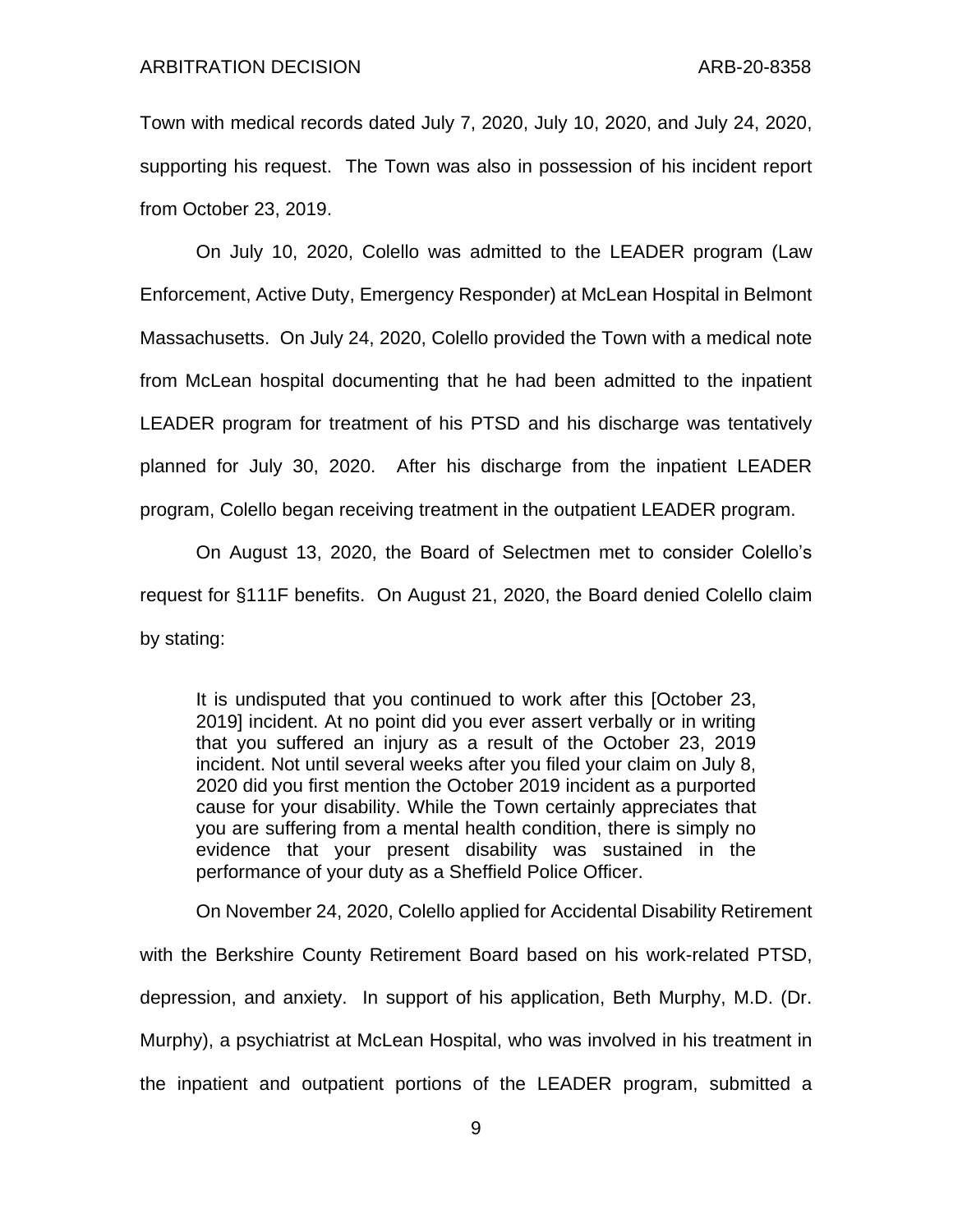Physician's Statement in support of Colello's application for accidental disability retirement. In this statement, Dr. Murphy indicates that Colello's dates of injuries were 11/03/10, 07/1/17, and 10/24/19. She set forth his medical diagnosis as PTSD and stated that Colello was last able to work on October 24, 2019. Dr. Murphy stated that Colello is mentally incapable of performing the essential duties of his job as a police officer, and Colello's incapacity is permanent because of "worsening PTSD symptoms in Oct 2019 following confrontation with apparent threat to life PTSD symptoms included dissociation/loss of time, paranoia, and suicidality."

On September 29, 2021, the Berkshire County Retirement Board approved Colello's application for accidental disability retirement and sent its decision on to PERAC for approval based on the medical opinions that found that Colello was disabled from working as a police officer as a result of the exacerbation of his PTSD stemming from the October 2019 incident.<sup>1</sup>

## **POSITIONS OF THE PARTIES**

## **THE UNION**

Article XV of the collective bargaining agreement requires the Town to provide injured on duty benefits to full-time officers pursuant to M.G.L. c. 41, §111F. The plain and unambiguous language in §111 F requires a Town to grant a police officer leave without loss of pay during the period the police officer is "incapacitated for duty because of injury sustained in the performance of his duty

 $<sup>1</sup>$  At the time of the hearing, Colello's accidental disability application was pending</sup> before the Berkshire County Retirement Board. The information included in this decision about the results of that application and the medical records contained therein are included in this decision by a joint agreement between the parties.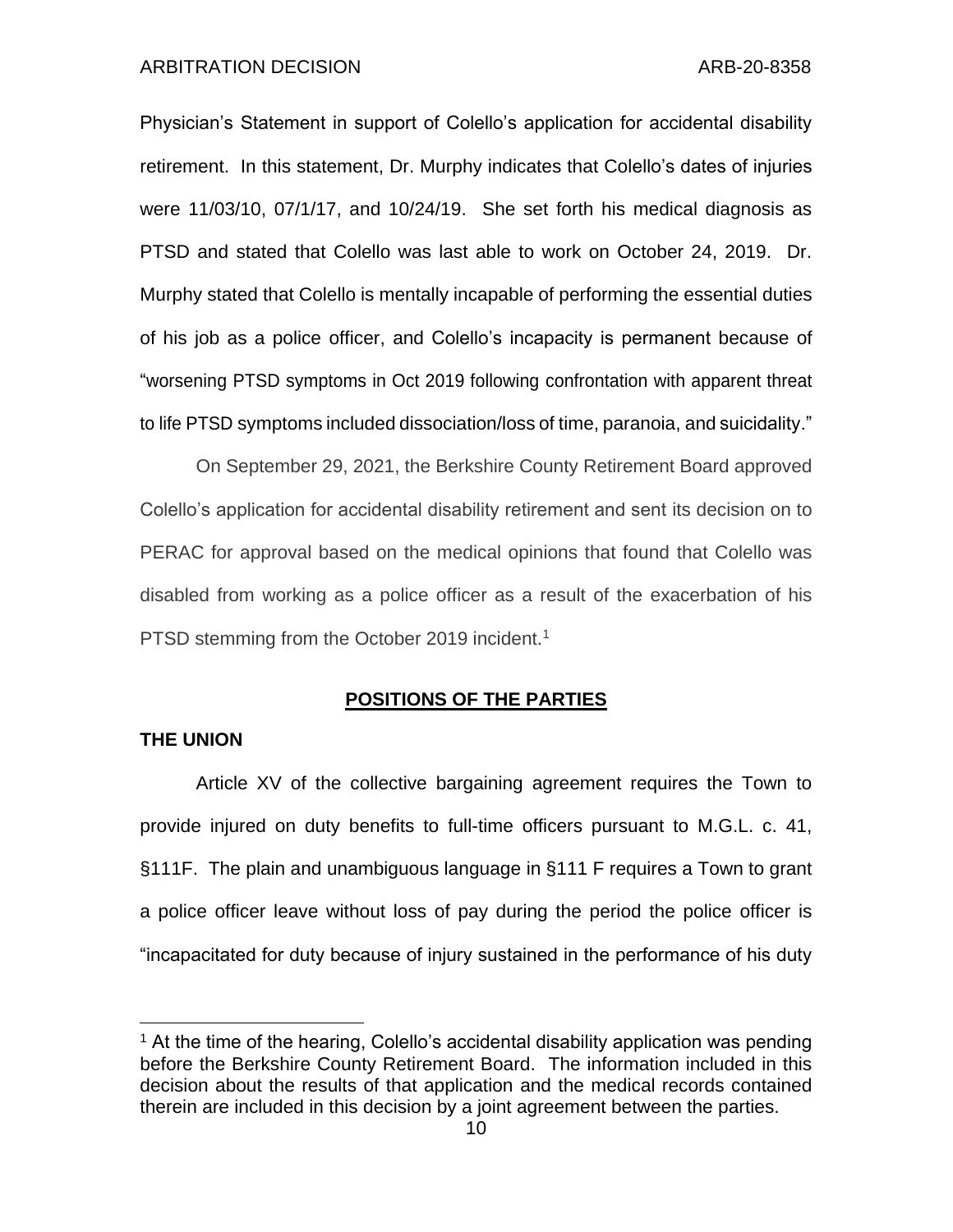without fault of his own." It further provides that such injury leave compensation will not be paid for "any period after a physician designated by the board or officer authorized to appoint police officers … determines that such incapacity no longer exists." Arbitrators and courts have consistently interpreted §111F to cover psychological or mental injuries.

Here, the Town admits that Colello is incapacitated for duty. Further the Town admits that Colello's disabling condition is Post Traumatic Stress Disorder, and every psychiatrist and psychologist who has examined Colello since the October 23, 2019 incident has concluded that Colello is incapacitated for duty because of his PTSD. The Town's only claim is that Colello's incapacitating PTSD is not the result of the October 23, 2019 incident. Instead of offering any medical evidence, the Town relies entirely on a dashcam video recording that shows almost nothing because of darkness and the position of the people involved. If the Town is questioning whether the October 23, 2019 incident exacerbated Colello's PTSD, it could have sent him to a Town-appointed psychiatrist who could have examined him and opined on the effect of the October 23, 2019 incident. Instead, the Town comes before the Arbitrator with a video recording, asking the Arbitrator to play psychiatrist.

The evidence presented however, definitively answers the question of what caused Colello's PTSD. Dr. Murphy's Physician Statement, submitted as part of Colello's application for accidental disability retirement, under "Causation" states: "multiple in line of duty incidents beginning in 2010 with physical injury and significant fatal injuries to suspects in 2010, 2017, recent exacerbation of old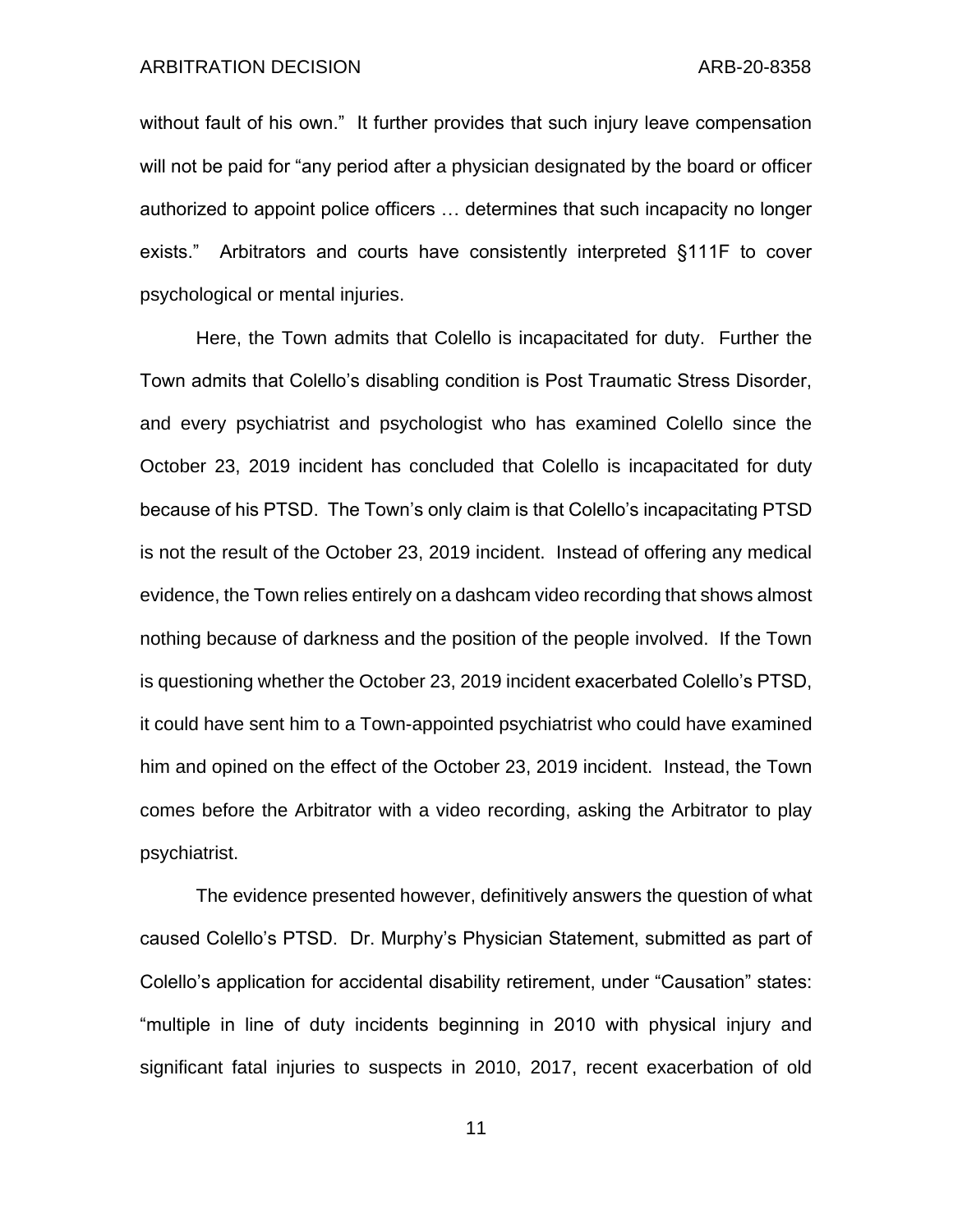trauma with LOD threat to physical safety 10/2019" and "multiple line of duty injuries in 2010 to 2019 exacerbating underlying trauma disorder." Accordingly, the Arbitrator should find that the Town improperly denied §111F benefits to Colello.

# Incapacity Sustained in the Performance of Duties as a Police Officer on October 23, 2019

The witness testimony and the medical documentation support the Union's claim that Colello's incapacity from work was sustained in the performance of his duties as a police officer for the Town of Sheffield. The evidence demonstrates that the October 23, 2019 incident, where Colello was forced to draw his weapon on a man advancing at him with a skid steer machine and contemplating having to shoot this man to save his life, exacerbated Colello's PTSD to the point where he was unable to continue working as a police officer.

Colello testified credibly setting forth the psychological trauma he suffered from the October 23, 2019 incident. The man in the skid steer was angry and shouting at Colello to get off his property, driving the skid steer with the raised log grabber directly at Colello and refusing to obey his repeated commands to stop. All of these factors caused Colello to fear for his life, and fear that he was going to have to shoot the man to avoid being killed or seriously injured. Colello observed that the man had a thousand-yard stare, the area was dark and littered with fallen logs, muddy and rutted. Colello saw no reasonable means of escaping the oncoming vehicle. In that frightened state of mind, Colello raised his service weapon and decided he would shoot the man if he did not stop before the edge of the house. While the man stopped the machine just prior to passing the edge of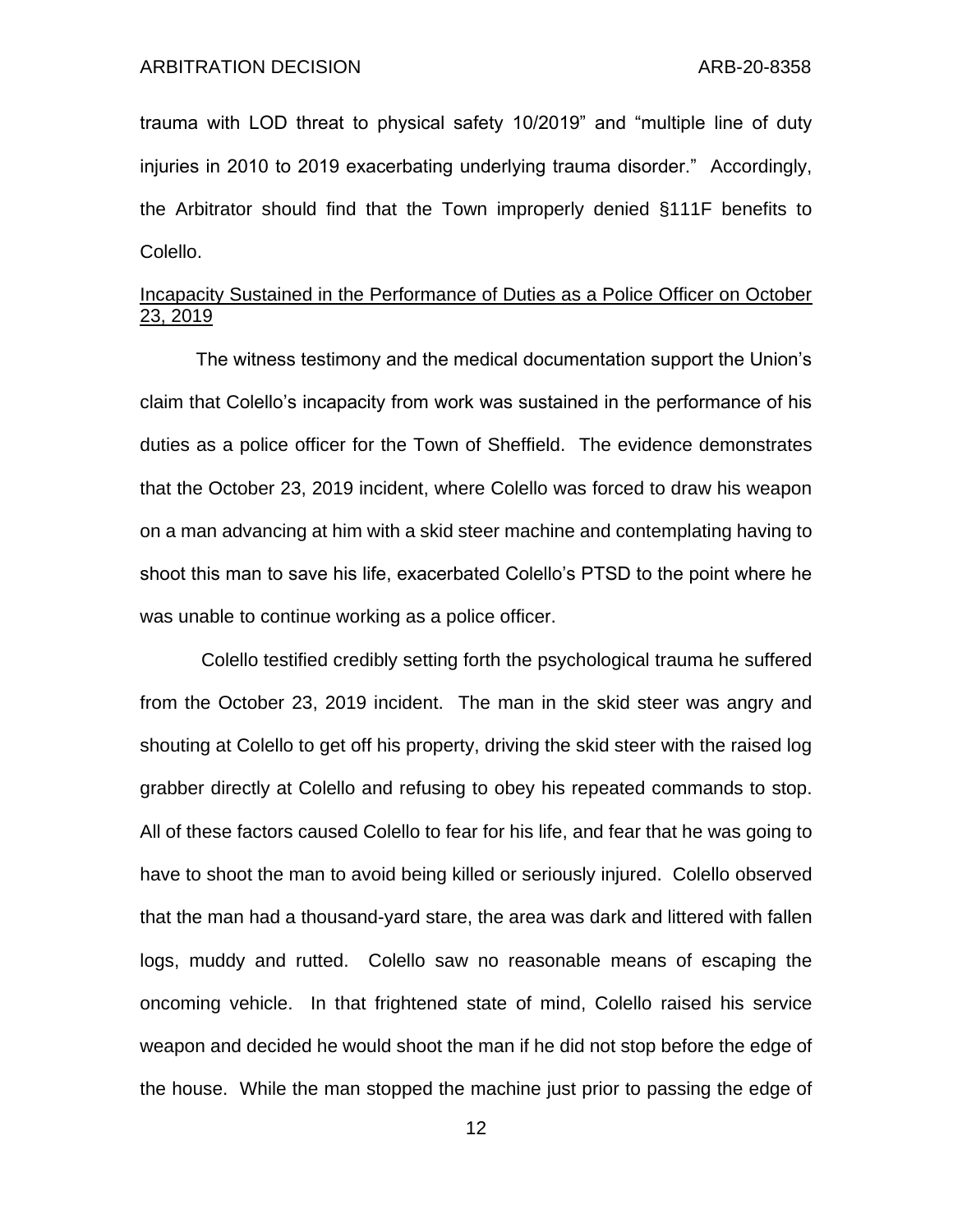the house, the damage was already done. The trauma Colello felt that night exacerbated the PTSD that arose out of the 2010 and 2017 shooting incidents.

The same PTSD symptoms he had experienced after the earlier traumatic events – sleeplessness, irritability, anger, intrusive thoughts, dissociative thoughts, and suicidal ideation – all came back in late 2019 and worsened in early 2020. Colello's wife testified that his mood and behavior changed dramatically in that period, and Colello testified that he thought of killing himself but ultimately kept himself from doing so by looking at a picture of his children.

It was only after Colello hit rock bottom in early 2020 that he was able to see that he needed help. He tried to engage in therapeutic counseling but had a difficult time due to the pandemic. Ultimately, on July 2, 2020, Colello met with Chief Munson and bared his soul, telling him that the October 23, 2019 incident had caused his PTSD to come back with a vengeance and that he needed §111F injury leave. Shortly thereafter, he admitted himself to the LEADER (Law Enforcement, Active Duty, Emergency Responder) program at McLean Hospital.

# Town Lacks Evidence to Support Claim That the October 23, 2019 Incident Did Not Incapacitate Colello

The Town offers no evidence to dispute the obvious connection between Colello's work-related injury on October 23, 2019, the PTSD that developed as a result of this work-related injury, and the fact that this PTSD renders him incapable of performing his job as a police officer. Instead, the Town rests its case on a dashcam recording and the fact that it took Colello until July 2, 2020 to notify Chief Munson of his need for §111F leave. Neither piece of evidence supports the Town's claim.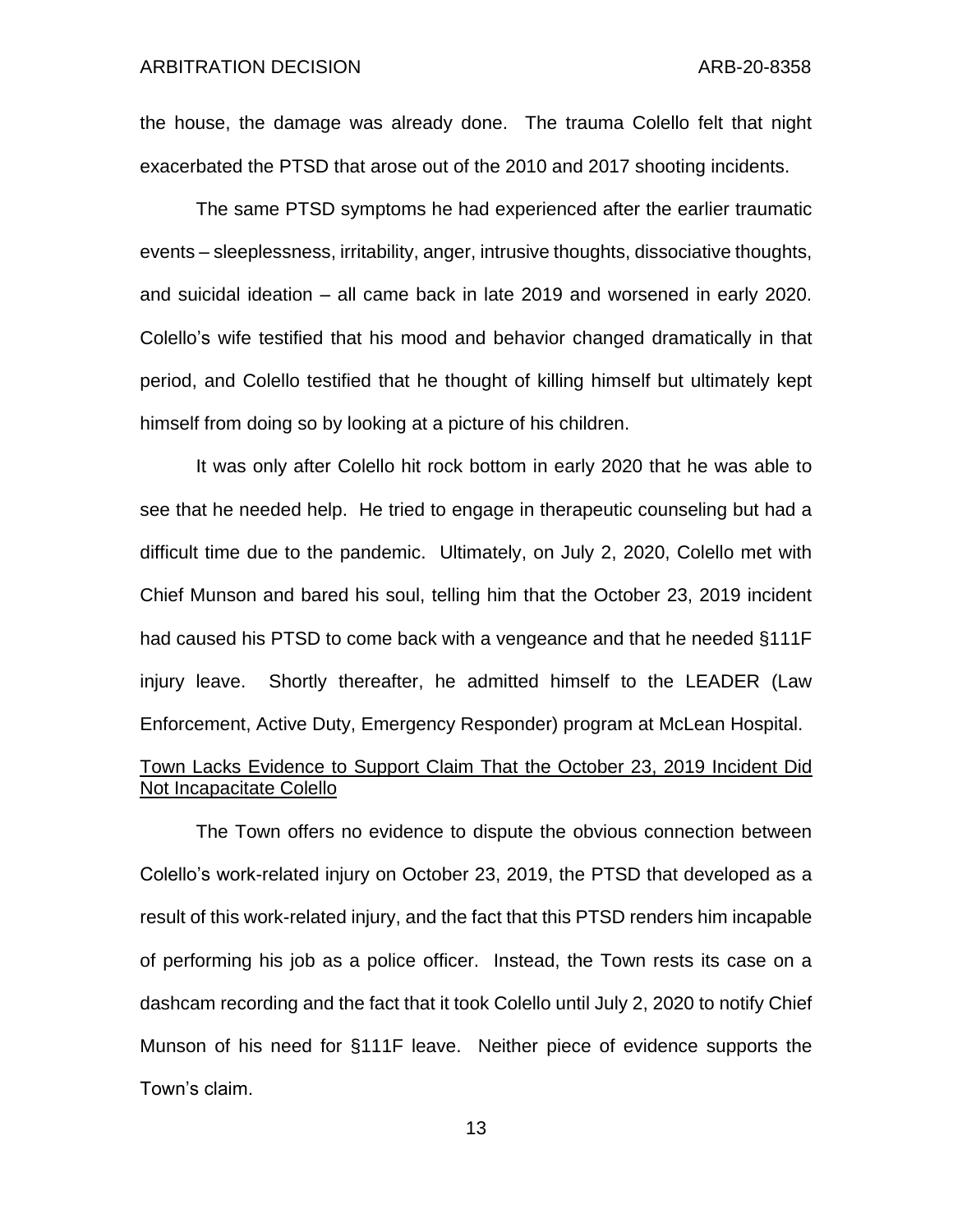The dashcam recording does not suggest that the incident was not the traumatic event that incapacitated Colello. The recording only illuminates a small portion of the property and does not show the events that took place beyond the lit area. The recording supports Colello's testimony and the supporting medical documentation that state that the October 23, 2019 incident exacerbated Colello's PTSD and rendered him incapacitated from performing his job as a police officer.

Similarly, the Town cannot rely on the fact that it took Colello eight months to notify the Town of his incapacity to deny him his §111F benefits. The fact that Colello was able to return to work for a period of time before the symptoms associated with his PTSD rendered him incapable of performing his work as a police officer has no bearing on his entitlement to §111F benefits. It is not uncommon for the deliberating nature of work-related injury to not manifest itself for some time, allowing the officer to return to work before recognizing his inability to perform the work.

If the Town really wanted to contest Colello's request for §111F leave, it needed to secure a medical opinion supporting its denial. Article XII of the collective bargaining agreement provides the Town with "the right to require any full-time and part-time officers to undergo a standard physical and/or psychological examination related to the essential functions of a police officer." Yet, despite having this right, the Town decided to forego such an examination and rely entirely on non-medical evidence.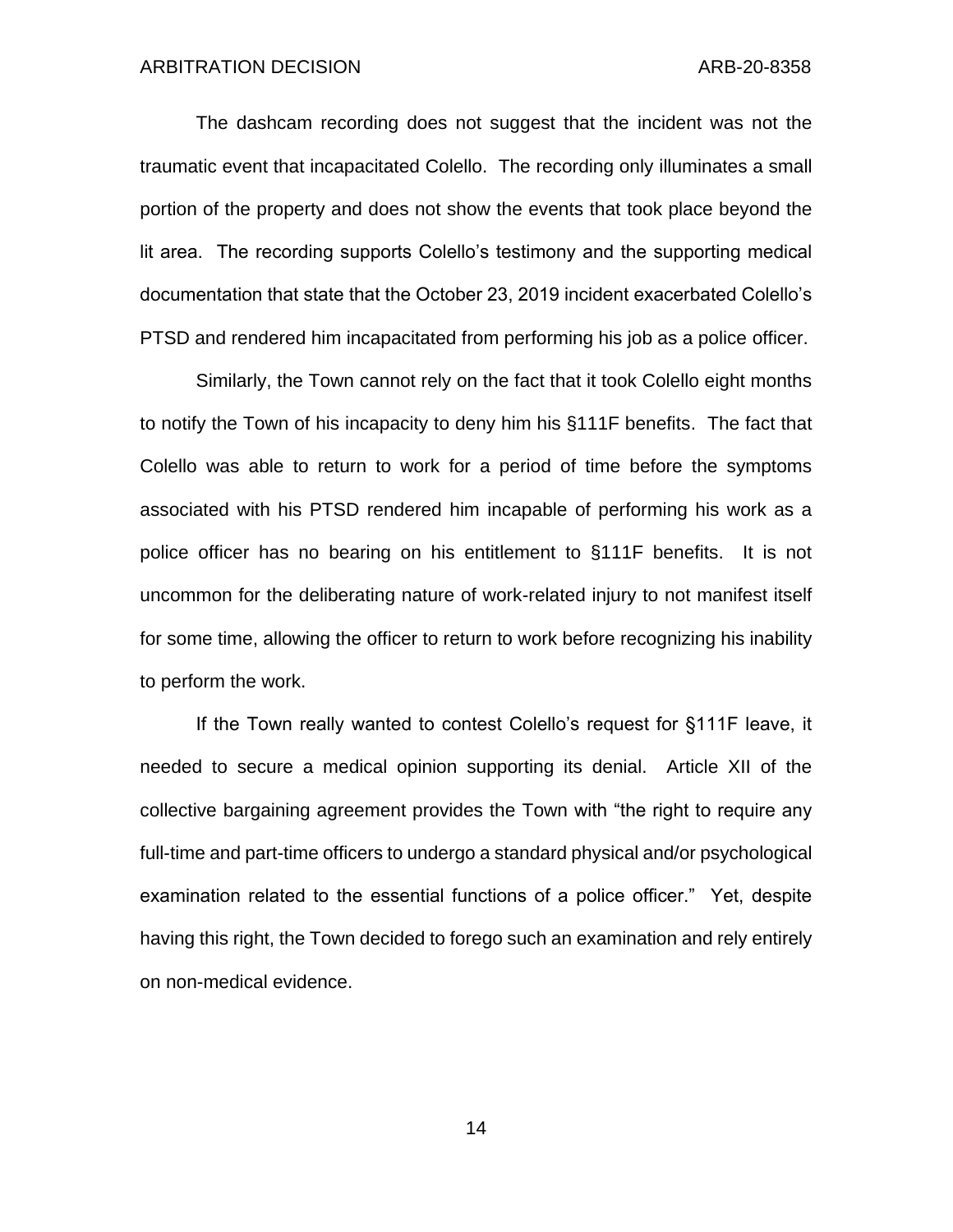## **Conclusion**

In sum, the Arbitrator is not faced with assessing the judgements of doctors equally versed in the diagnosis of PTSD and the root causes of Colello's condition. Rather, the Union has submitted the medical opinion of Dr. Murphy, finding that the October 23, 2019 incident exacerbated Colello's PTSD and rendered him incapacitated for duty, and the Town has failed to submit any medical evidence to justify its denial. For all the reasons stated above, the Arbitrator should find that the Town violated the collective bargaining agreement when it denied M.G.L. c. 41, §111F leave to Colello.

### **THE EMPLOYER**

In determining whether an employee is entitled to injury leave pay under §111F, courts have held that the disabling condition or disease must be traceable directly to a personal injury peculiar to the employment. To be compensable, the harm must arise either from a specific incident or series of incidents at work. It is not surprising that an officer would be aware of this general principle and the resulting need to establish a link between a disabling condition and a specific work incident in order to qualify for injury leave benefits under §111F.

The Town posits that Colello's psychological condition was deteriorating rapidly in the spring of 2020 due to a very unfortunate series of professional and personal events that had unfolded over the years. None of these events, however, can be attributable or traceable directly to any specific event that occurred during the course of his employment with the Town. The Town does not deny that significant portions of his 2020 condition can likely be traced back to the two tragic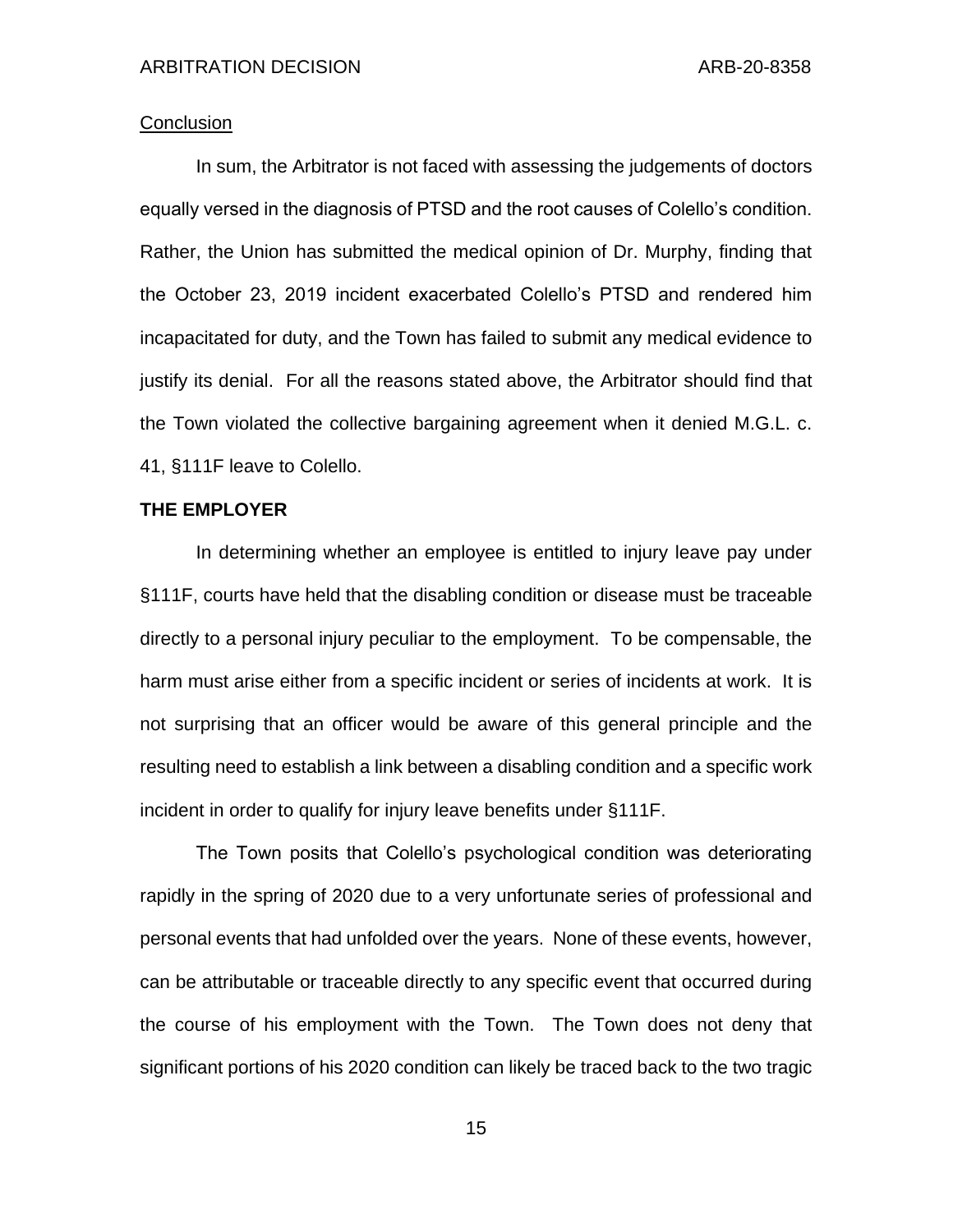on duty shootings in which Colello was involved while employed by the Pittsfield Police Department. These events served as the backdrop for when Colello applied for and then regretted accepting a promotion to Sergeant.

Colello described the stresses he encountered in the sergeant's role. As second in command in a small police department, Colello was regularly contacted by officers looking for guidance after hours. After a month of constantly answering calls and text messages outside his normal work hours, he sought to extricate himself from the position, arguing that he was under paid. After negotiations in which he was promised additional overtime and holiday pay, Colello agreed to stay on as Sergeant. Unfortunately, the situation did not improve and the increased stress in his professional life began to spill over into his personal life.

When it became clear that Colello was not going to receive a \$2,000 salary increase following his December 2019 review, Colello had reached his tipping point. In February 2020, he again demanded to return to his role as a patrol officer, asserting that staying in the role was unsustainable and harmful to his mental health. This time the Town accepted the request, moving him back to patrol in early March 2020. The evidence presented clearly establishes that Colello's promotion to sergeant, the resulting stresses it placed on his personal life, and his subsequent return to patrol, acutely affected his already fragile mental state. These personnel moves and the consequences thereof, however, cannot serve as grounds for a compensable injury under §111F. This is true even if they exacerbated a legitimate pre-existing condition caused by an unrelated work injury.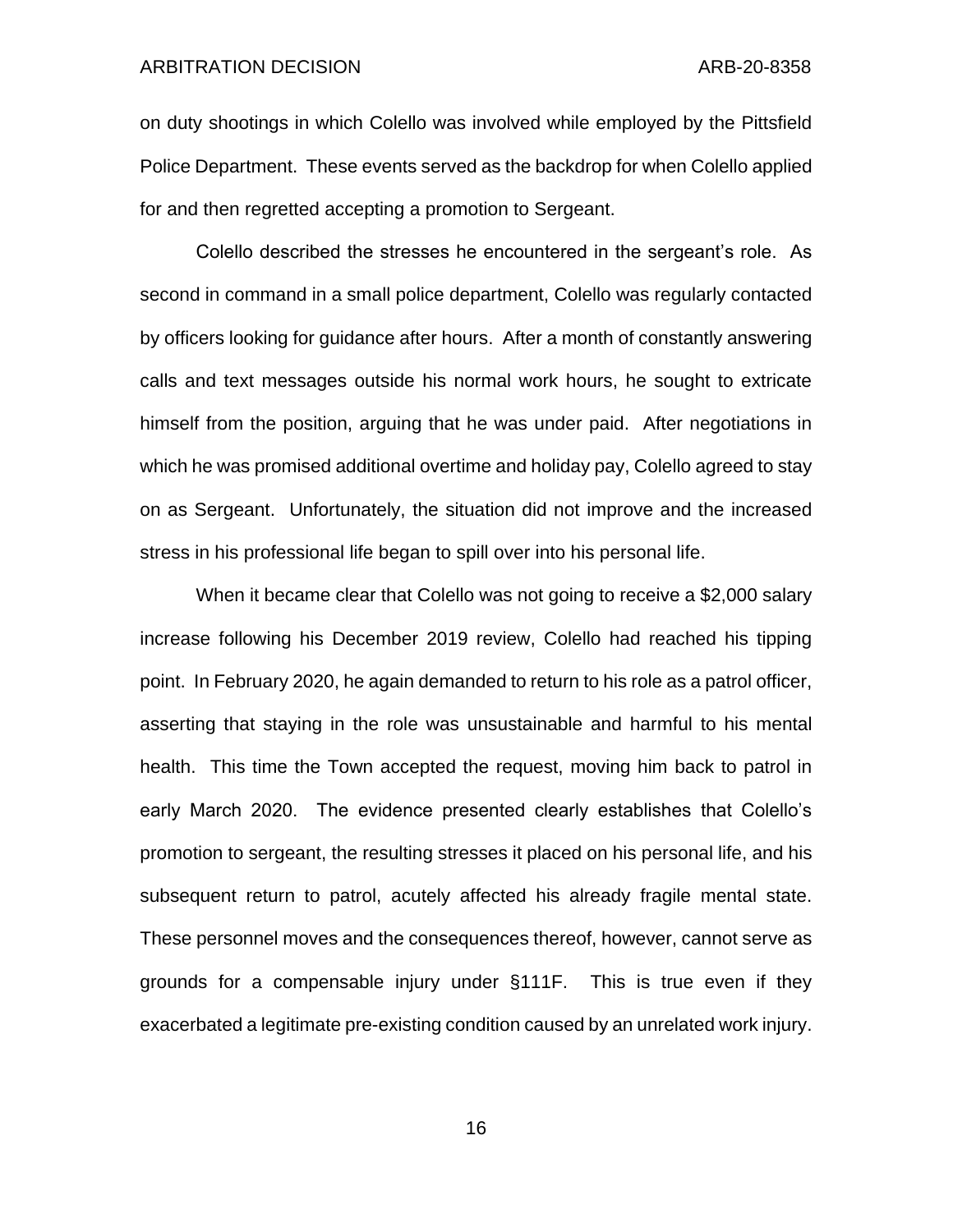# October 23, 2019 Incident Not the Cause of Disability

Determination of the issue of causation of Colello's current disability is an issue of fact. Here, a review of the record, including the cruiser camera footage, the incident report and Colello's hearing testimony, clearly shows that the October 23, 2019 incident was not and could not have been a major cause of Colello's current disability. The hyperbolic language used in the incident report appears to have been utilized for the sole purpose of justifying his decision to draw his service weapon. A review of the cruiser cam footage shows that Colello was never in any danger and was never trapped as he argued in the report and later in the hearing. Instead, the evidence shows that Jordano was seventy-five feet away when Colello drew his weapon. At this distance, no reasonable officer can plausibly say they were in fear of their life.

Given the dearth of evidence establishing a causal link between the October 2019 incident and Colello's disability, the Union attempts to rely on the conclusions in Dr. Murphy's physician statement. In that statement, Dr. Murphy perplexingly concludes that Colello was last able to perform the functions of a police officer on October 24, 2019. Yet when asked at the hearing to list which functions of the job he was unable to perform after October 2019, Colello was unable to credibly deny that he continued to adequately perform those functions through June 2020. Accordingly, Dr. Murphy's opinion should be afforded no weight. The evidence in this case compels the conclusion that this unfortunate injury was not sustained in Colello's performance of his duties as a police officer.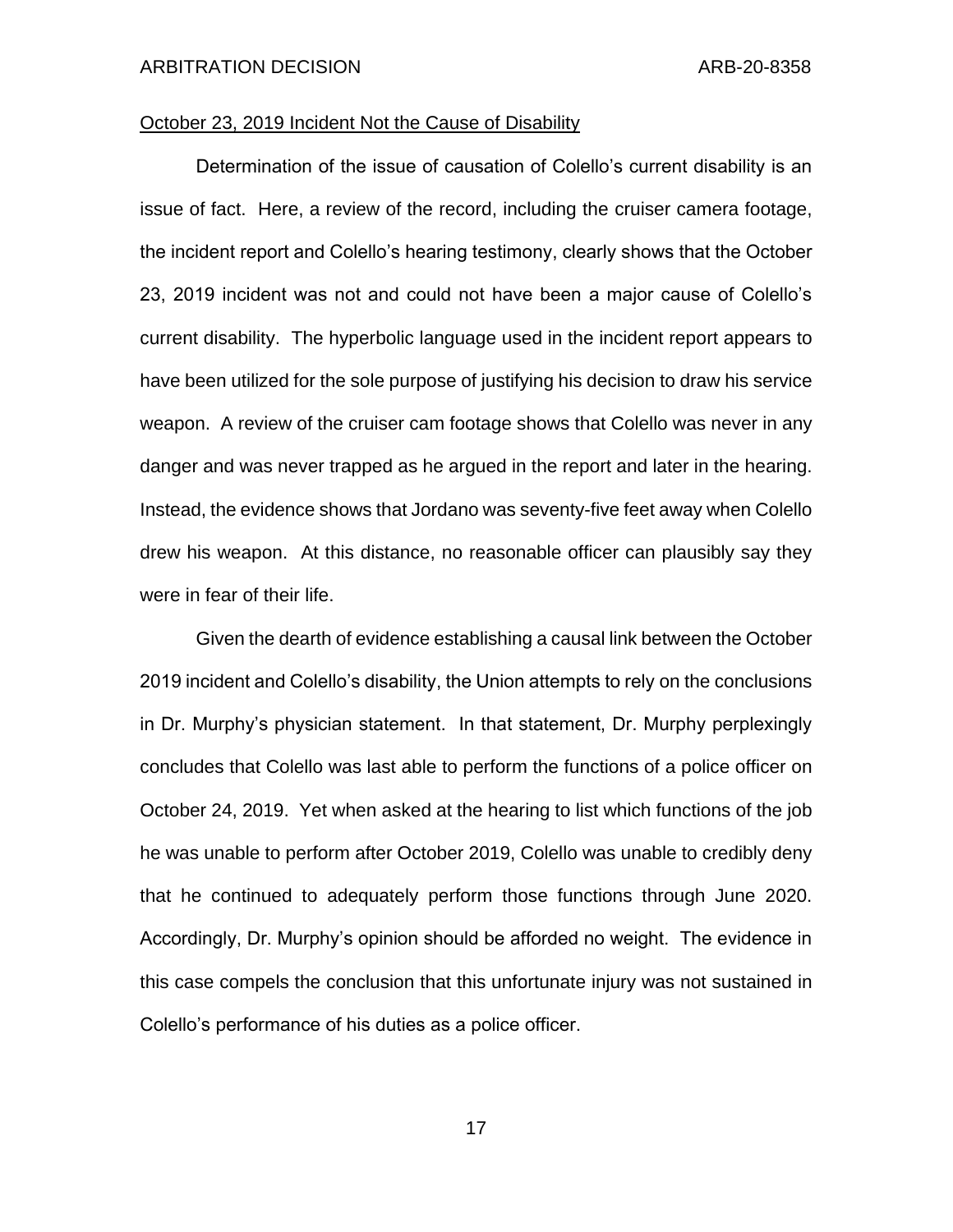## **Conclusion**

Based on the foregoing reasons, the evidence presented at the hearing established that the Town was justified in denying Colello's claim for injury leave benefits and thus did not violate Article XV of the collective bargaining agreement and requests that the grievance be denied.

## **OPINION**

The issue before me is: Did the Town violate Article XV of the parties' collective bargaining agreement when it denied the grievant injured on-duty benefits in accordance with Massachusetts General Laws Chapter 41, §111F from July 2, 2020, to the present? If so, what shall be the remedy? For all the reasons stated below, the Town violated Article XV when it denied the grievant injured onduty benefits in accordance with Massachusetts General Laws Chapter 41, §111F. The Town is hereby ordered to make Colello whole for his losses in a manner consistent with this decision.

The Town's denial of §111F benefits was arbitrary and capricious and a violation of the collective bargaining agreement. The Town's denial specifically lacked any medical opinions to support its decision. Instead, the Town relied on a dash cam video that failed to support the Town's hypothesis that the October 23, 2019 incident could not have caused Colello's injury. The Town also made unfounded and unsupported allegations that Colello's promotion to Sergeant and/or home life issues caused his injury; and argued unpersuasively that the length of time it took Colello to request help somehow justified its denial.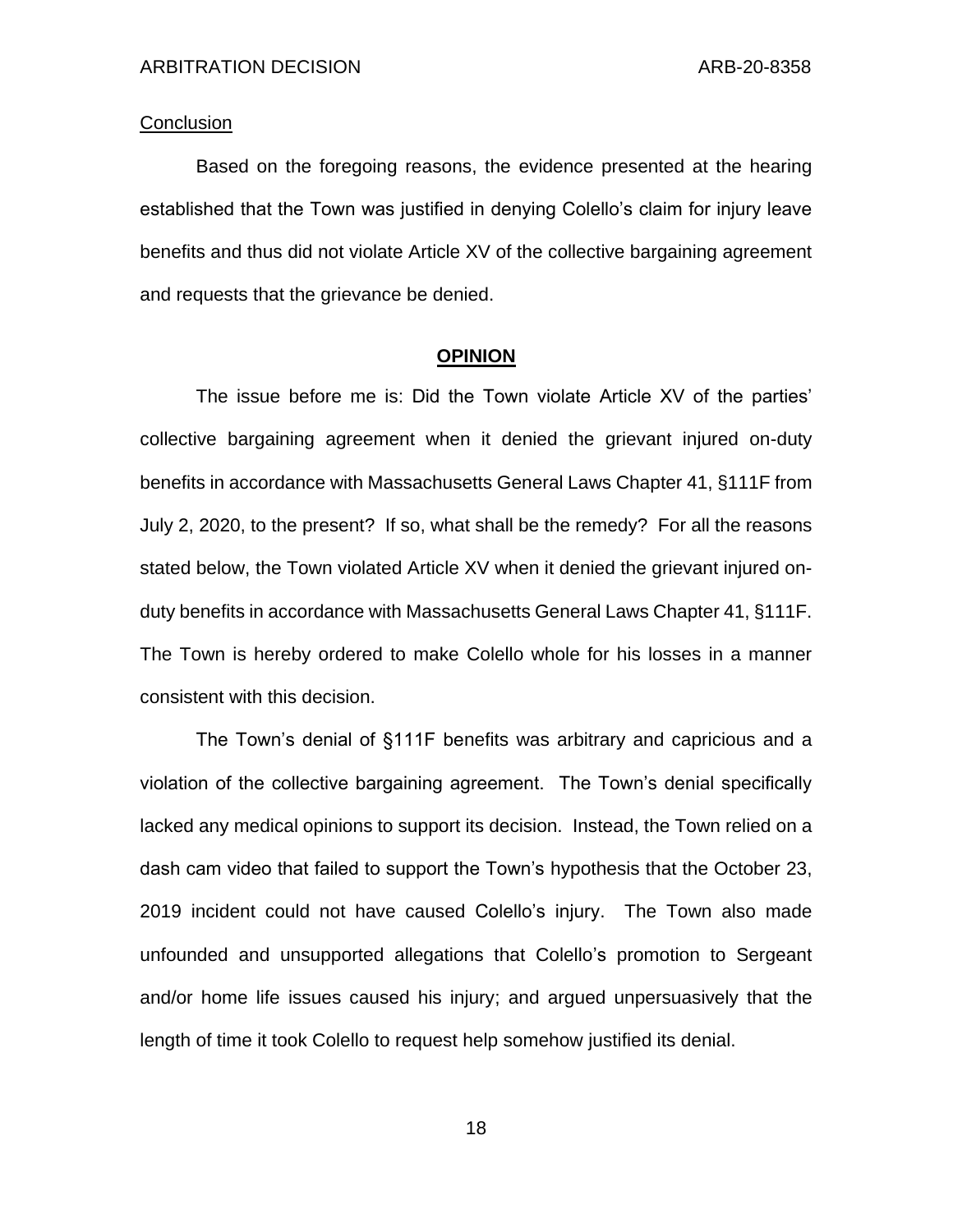## Dash Cam

The dash cam footage introduced by the Town was unpersuasive. The footage, taken well after dark, and from a location that did not show any of the actual encounter behind the house between Colello and Jordano, cannot reasonably be used to support a decision to deny §111F benefits. Contrary to the Town's contention, the medical evidence unequivocally demonstrates that the encounter was the cause of the exacerbation of Colello's PTSD and depression that he has been battling since 2011. The Town hired Colello fully aware of his prior on the job shooting incidents, his prior accidental disability retirement, and his subsequent return to work after extensive counseling for his PTSD and depression issues. For the Town to now conclude, without a scintilla of medical evidence, that this encounter did not exacerbate Colello's symptoms is unreasonable.

### Other Alleged Causes

Here, the Town relies completely on supposition to support its decision to deny Colello §111F leave and benefits. Unquestionably, Colello was unhappy in his role as a Sergeant. Most of his dissatisfaction centered on his compensation as it related to his increased duties. The Town however, failed to provide any medical evidence that this dissatisfaction was the cause of the exacerbation of Colello's PTSD and depression issues. The Town simply latched on to his dissatisfaction in an attempt to justify its arbitrary, capricious and unreasonable denial.

An even more tenuous argument is the Town's attempt to portray Colello's alleged family issues as the cause of his injury. Here, the Town lacks any basis to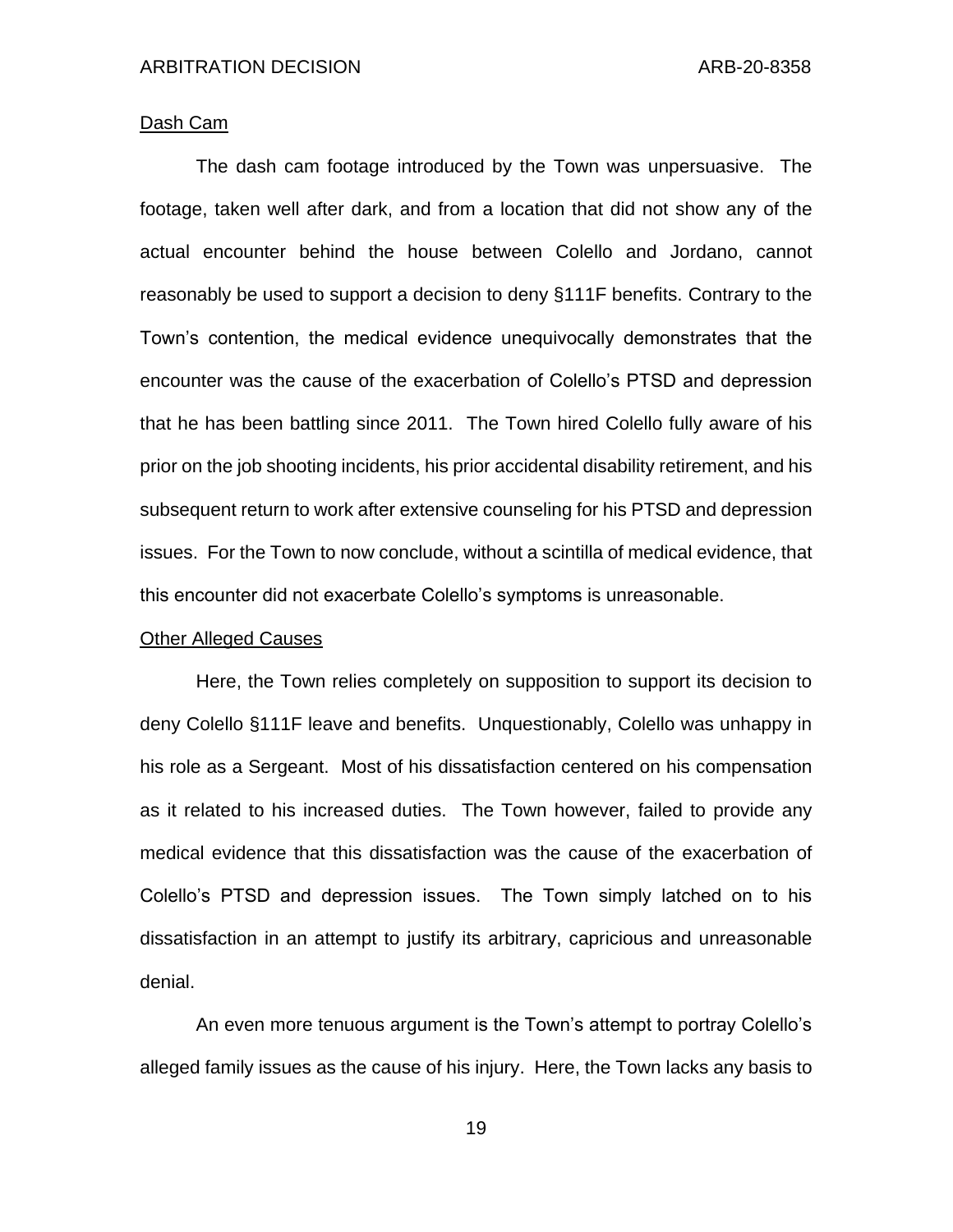reasonably suggest that Colello's family status served as the basis of his injury. Again, this line of reasoning is nothing more than pure conjecture in any attempt to bolster an eligibility decision that is unsupportable.

Finally, the Town's suggestion that because Colello waited until July to seek help, he is automatically being untruthful about the October 23, 2019 incident being the root cause of his injury, is disingenuous. The evidence is clear that Colello tried to fight and hide his worsening symptoms between October and July, until it became obvious to all involved that he needed further professional assistance. Attempting to continue to work and deal with symptoms before ultimately asking for help does not disqualify an individual from § 111F benefits.

Ultimately, all the medical evidence presented on the record in this case uniformly states that the October 23, 2019 incident with Jordano was the cause of the exacerbation of Colello's symptoms and made him unable to perform his duties as a Sheffield Police Officer. As previously noted, the Town's decision to deny Colello's application for §111F benefits based on unsupported conjecture was arbitrary, capricious and unreasonable and a violation of the collective bargaining agreement.

For all the reasons stated above, the Town violated Article XV when it denied the grievant injured on-duty benefits in accordance with Massachusetts General Laws Chapter 41, §111F. The Town is hereby ordered to make Colello whole for any and all losses associated with its denial of §111F benefits. I will retain jurisdiction of this matter for a period of sixty days while the parties agree on a make whole remedy.